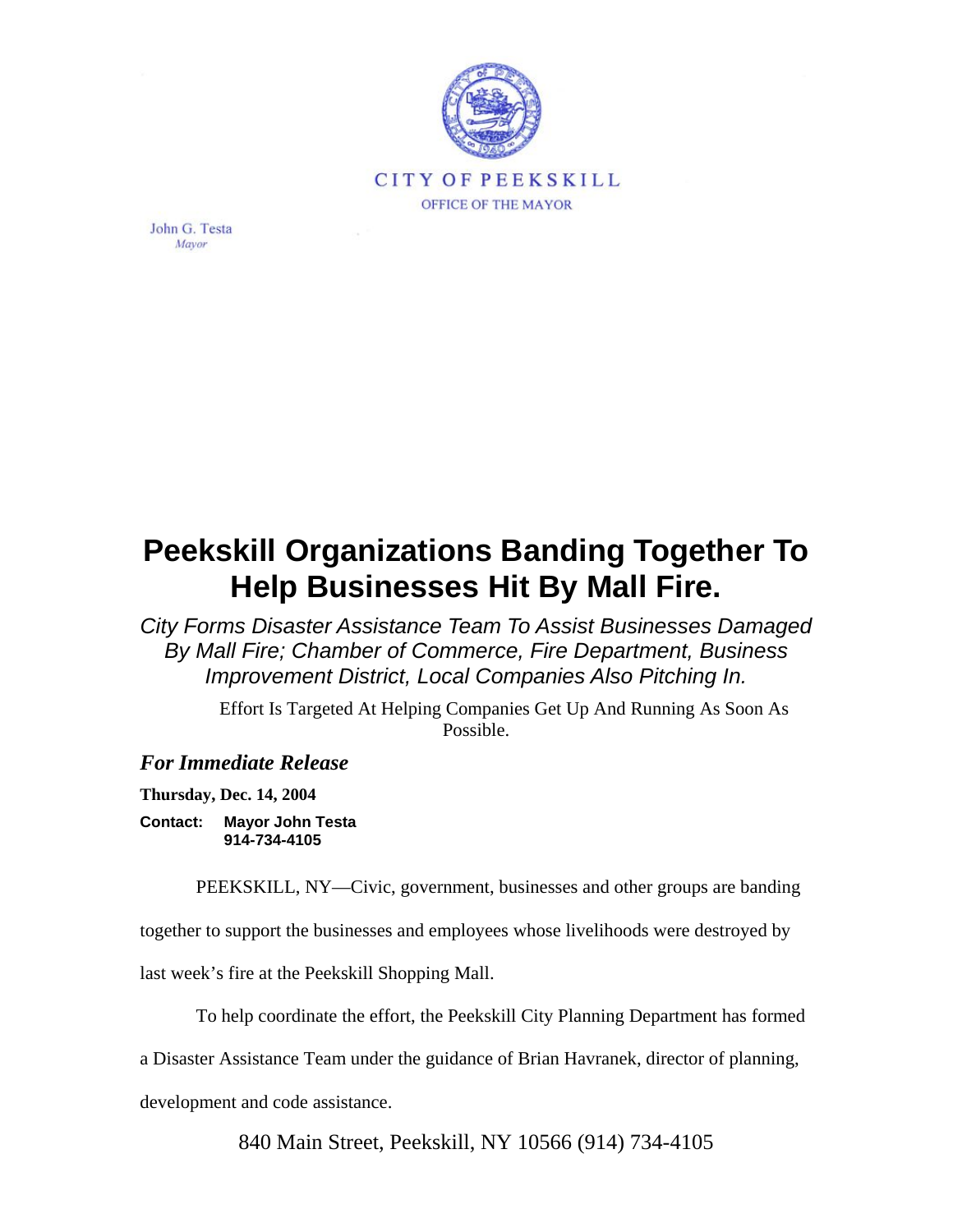"People with potential jobs and those who are looking for work should call me," Havranek says. His phone number 914-734-4210. The Planning department has an intimate knowledge of both economic development resources and potential business sites all over the city. It is using that information to assist the businesses hit by the fire.

There is still no certainty as to when and if the Peekskill Shopping Mall will open again. Even if the facility were completely reconstructed, it would take at least six months and probably more than a year before new space was available. Even then, because the structure would be new construction, its rents might be considerably higher than those charged at the old facility.

Because of this, the Disaster Assistance Team is making support available in a number of different ways:

**Collecting information on potential jobs.** Several area businesses have already called the city and told officials that they might have jobs available for those who lost them because of the fire. Shopping mall personnel looking for work should call the Economic Development Department at 914-734-4214.

**Providing assistance in finding new locations.** Peekskill officials try to stay aware of what properties are available. The Economic Development Office has already begun helping bring businesses together with prospective property owners, and plans to continue doing this in as many cases as possible. Businesspeople who find locations themselves can contact the Planning Department for information about possible financial assistance.

2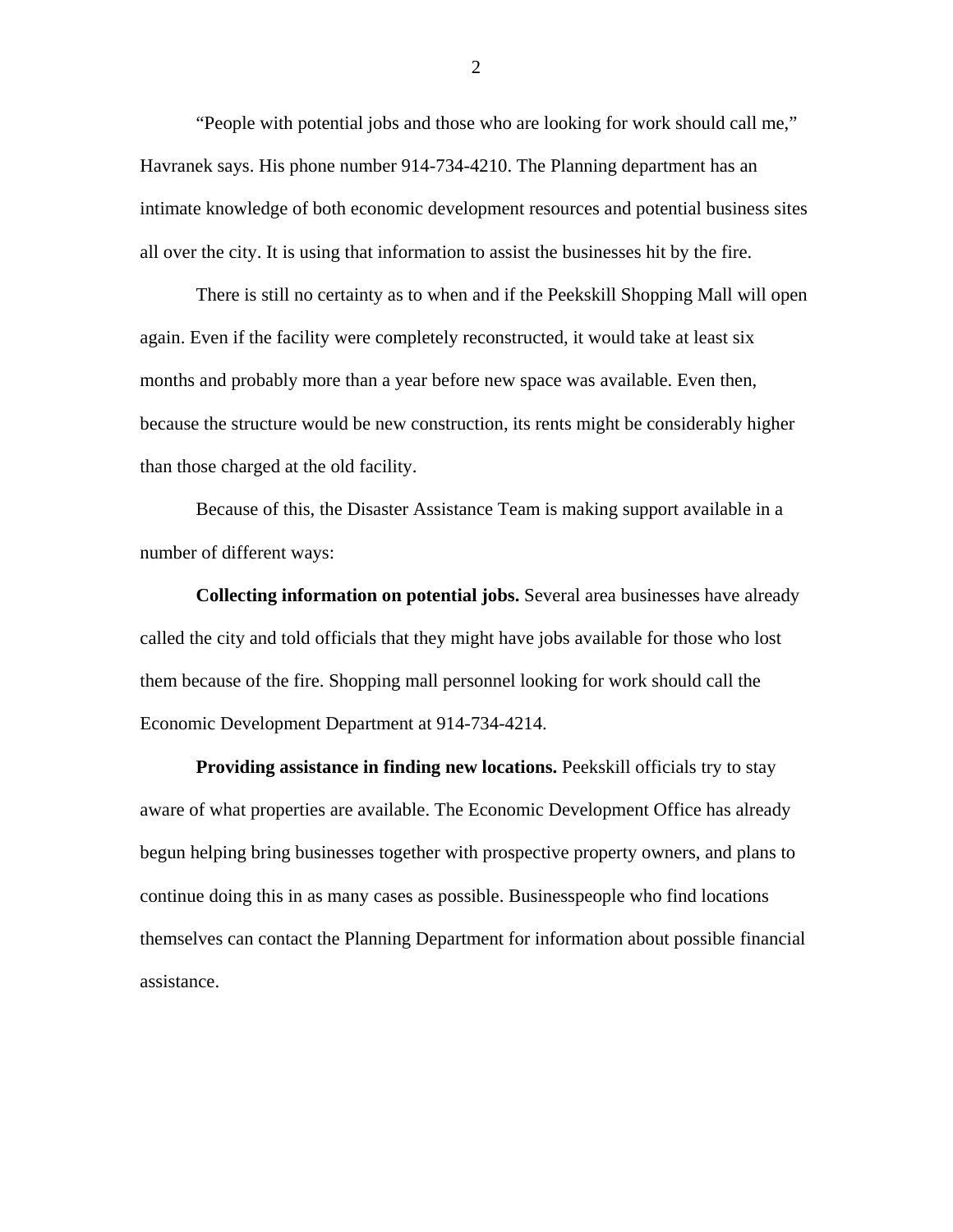Companies seeking state or federal financial support must deal with significant amounts of paperwork and regulations even when emergency funding is involved. Different programs are available depending on whether businesses had insurance or not and many other factors. The Economic Development Department is helping victims of the fire understand what is available to them and how they can get it.

**Press and Public Information Support.** City representatives are working with the local media to ensure word of both the unemployed and potential jobs gets out as effectively as possible. The same resources will be deployed to support businesses as they reopen or change locales.

Other organizations are also doing what they can to assist. The Hudson Valley Gateway Chamber of Commerce is tapping into the expertise of its members and providing guidance to government programs. The Peekskill Business Improvement District is also trying to help out. So is the Peekskill Fire Department.

"I'm pleased and proud of the way our City has mobilized behind those who lost so much in the fire," says Peekskill Mayor John Testa. "The loss of these buildings was a tragedy, but the way our community has come out in support of these individuals is truly inspiring."

"Our city is committed to assisting the businesses who have suffered because of this tragic event," Testa says. "I'm committed and so is the staff at City Hall to helping people through this difficult time."

3

**Guiding businesses through the paperwork needed to gain support.**